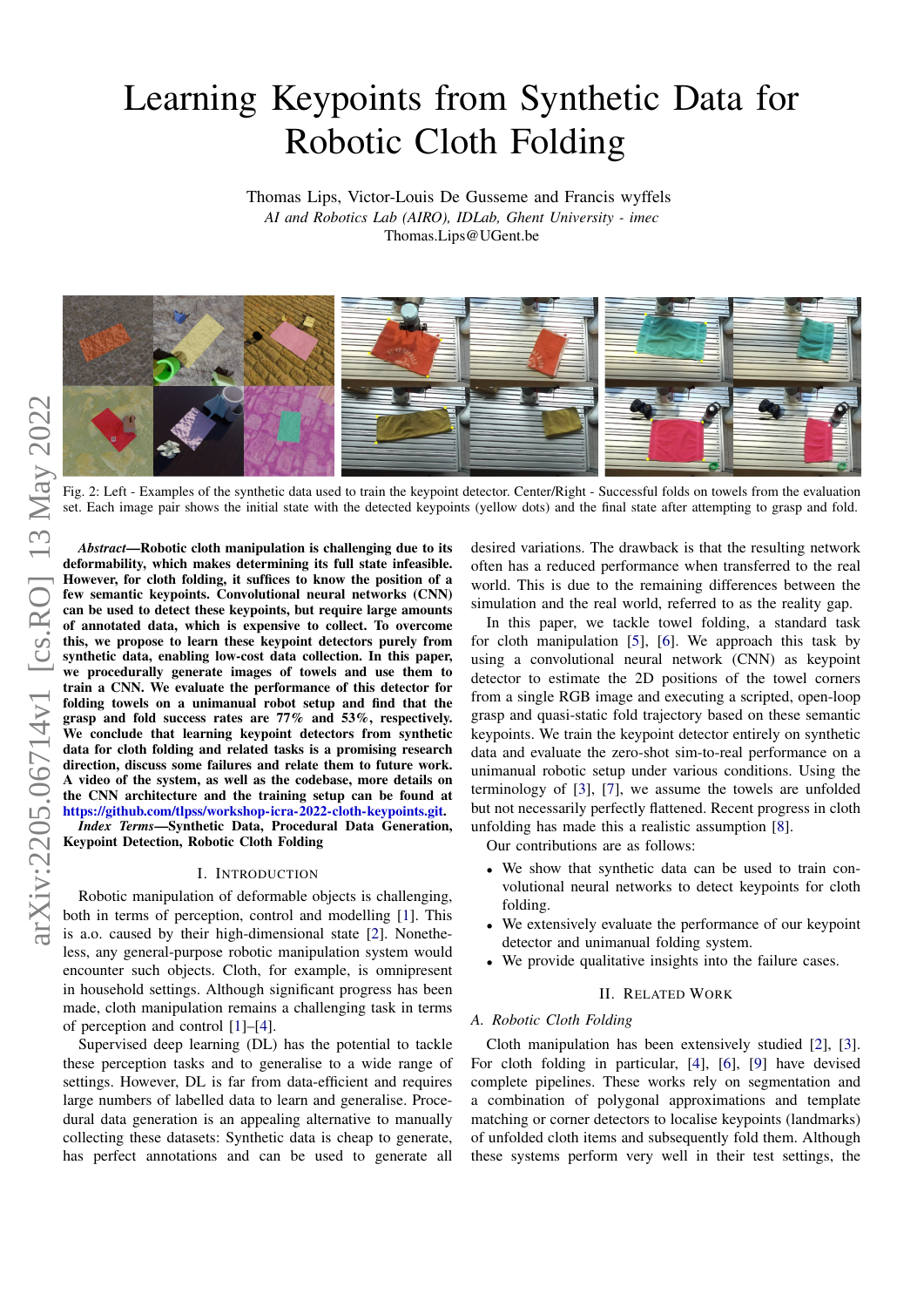segmentation algorithms assume a known background color distribution, which strongly limits the potential to generalise to diverse environments. Furthermore the perception pipeline can take up to 5 seconds [\[4\]](#page-3-2) to detect the keypoints.

#### *B. Learning Keypoint Representations for Robotic Control*

Recently, CNNs were trained to detect [\[10\]](#page-3-9)–[\[13\]](#page-3-10) and even discover [\[14\]](#page-3-11), [\[15\]](#page-3-12) semantic keypoints end-to-end for various robotic tasks. As the number of detected keypoints can often vary, keypoint detectors usually output spatial heatmaps instead of cartesian coordinates [\[16\]](#page-3-13), [\[17\]](#page-3-14).

## *C. Synthetic Data for Computer Vision*

Procedural data generation for training perception models has been used to learn state representations for various robotic tasks [\[11\]](#page-3-15), [\[12\]](#page-3-16), [\[18\]](#page-3-17). The main limitation is the induced reality gap, which limits the performance on the real-world target domain. Tobin et al. [\[19\]](#page-3-18) introduced domain randomization as a way to overcome the reality gap by enlarging the distribution from which the data is generated to ensure it entails the real-world data. However, more recent work has stressed the importance of more realistic image synthesis [\[18\]](#page-3-17), [\[20\]](#page-3-19) and showed that over-randomizing can result in loss of context and performance [\[21\]](#page-3-20). Most authors find that even with domain randomization, the mismatch between both distributions is still too large and resort to finetuning with real-world data to increase performance [\[22\]](#page-3-21). The factors that cause this reality gap are not well-known and one usually attempts to close it with task-specific tuning [\[18\]](#page-3-17), [\[22\]](#page-3-21).

#### III. METHOD

#### <span id="page-1-1"></span>*A. Synthetic Dataset Generation*

We use Blender [\[23\]](#page-3-22) and BlenderProc [\[24\]](#page-3-23) to generate data samples. For each image, we build a new 3D scene and randomize object geometries, materials, lighting, and camera pose. Examples can be found in Fig. [2.](#page-0-0) The towel geometry is modelled as a rectangular mesh. We created a procedural material that combines a random HSV colour and a Perlin noise texture to omit the need for realistic fabric textures, which are difficult to obtain. Additionally, we sample up to 5 distractor objects from a subset of the Thingi10k dataset [\[25\]](#page-3-24) and add them randomly to the scene, as this was observed to reduce false positives on the manipulator and other objects present in the scene. The ground plane material combines a random HSV base colour with a texture from PolyHaven<sup>[1](#page-1-0)</sup> to introduce spatial patterns. To generate complex and realistic lighting of the scene, we use 360-degree images as environment textures, which are also obtained from PolyHaven. The position of the camera is sampled inside a spherical cap and its orientation is set to point towards the centre of the scene. Finally, the scene is rendered into a 256x256 image with Cycles, Blender's physically-based path tracer.

## *B. Keypoint Detector*

To detect the desired keypoints on an RGB image, we use a fully convolutional neural network to predict a single spatial heatmap that contains all corners of the cloth. Inspired

by Vecerik et Al. [\[10\]](#page-3-9), a U-net architecture [\[26\]](#page-3-25) is used to combine spatial resolution conserving paths with downsampling paths to obtain a large receptive field. In the spatial bottleneck, ResNet-inspired skip connections [\[27\]](#page-3-26) are used. Bilinear upsampling is used for the upsampling layers. All hidden layers use the ReLU activation function. The final layer uses a sigmoid, of which the outputs are interpreted as the probability function of having a keypoint centred on that location [\[16\]](#page-3-13). Heatmaps for the synthetic data samples are generated using a pixel-wise maximum over 2D Gaussian blobs that are centred on each keypoint [\[17\]](#page-3-14). Pixel-wise Binary Cross Entropy is used as a training objective and keypoints are extracted using a max-filter with a configurable receptive field, as implemented in Scikit-Image [\[28\]](#page-3-27). We use Pytorch Lightning [\[29\]](#page-3-28) to train the CNN and Weights and Biases [\[30\]](#page-3-29) for experiment tracking.

## *C. Robotic Folding*

To initiate a fold, a top-down RGB image is passed through the keypoint detector network. If less than four keypoints are detected, the folding is aborted; otherwise, the four keypoints with the highest probability are extracted and reprojected onto the table plane. Based on these keypoints, a local frame is defined and the scripted pregrasp pose, grasp pose and fold trajectory in this local frame are transformed to the robot frame. The sequence is then executed by the robot. The robot grasps the towel in the middle of the side that needs to be folded. The folding trajectory is an arc from that grasp point to the corresponding point on the other side of the towel.

#### IV. EXPERIMENTS

### *A. Evaluation*

To evaluate the keypoint detector, two sets of towels are used. All towels were collected by asking a number of lab members to bring random towels to reduce bias. The first set contains 11 towels with various colours and material properties but with uniform textures, as modelled in the synthetic data. These are referred to as the in-distribution towels. The second set consists of 9 towels that are not in the distribution of the synthetic data as they have highly non-uniform textures or very different material properties. We refer to this additional set as the out-of-distribution towels and include them to evaluate to what degree the neural network is able to generalise from the synthetic data.

We use three different environment settings, in which we vary lighting and the presence of 6 random chosen distractor objects. For each setting, the robot attempts to fold each towel twice. The pose of the towel is manually randomised within the workspace of the robot before each attempt. For some larger towels, we already partially fold the towel to reduce their dimensions. The partially-folded towels range from 0.2 m to 0.5 m in size.

As the most informative metric of a robotic system is the task performance, we evaluate the keypoint detector by measuring the grasp success rate. Grasp success is defined as the ability of the system to enclose the cloth at the grasp pose. Note that this is different from [\[5\]](#page-3-3), where grasps are only considered successful if they are held during the entire

<span id="page-1-0"></span><sup>1</sup><https://polyhaven.com/>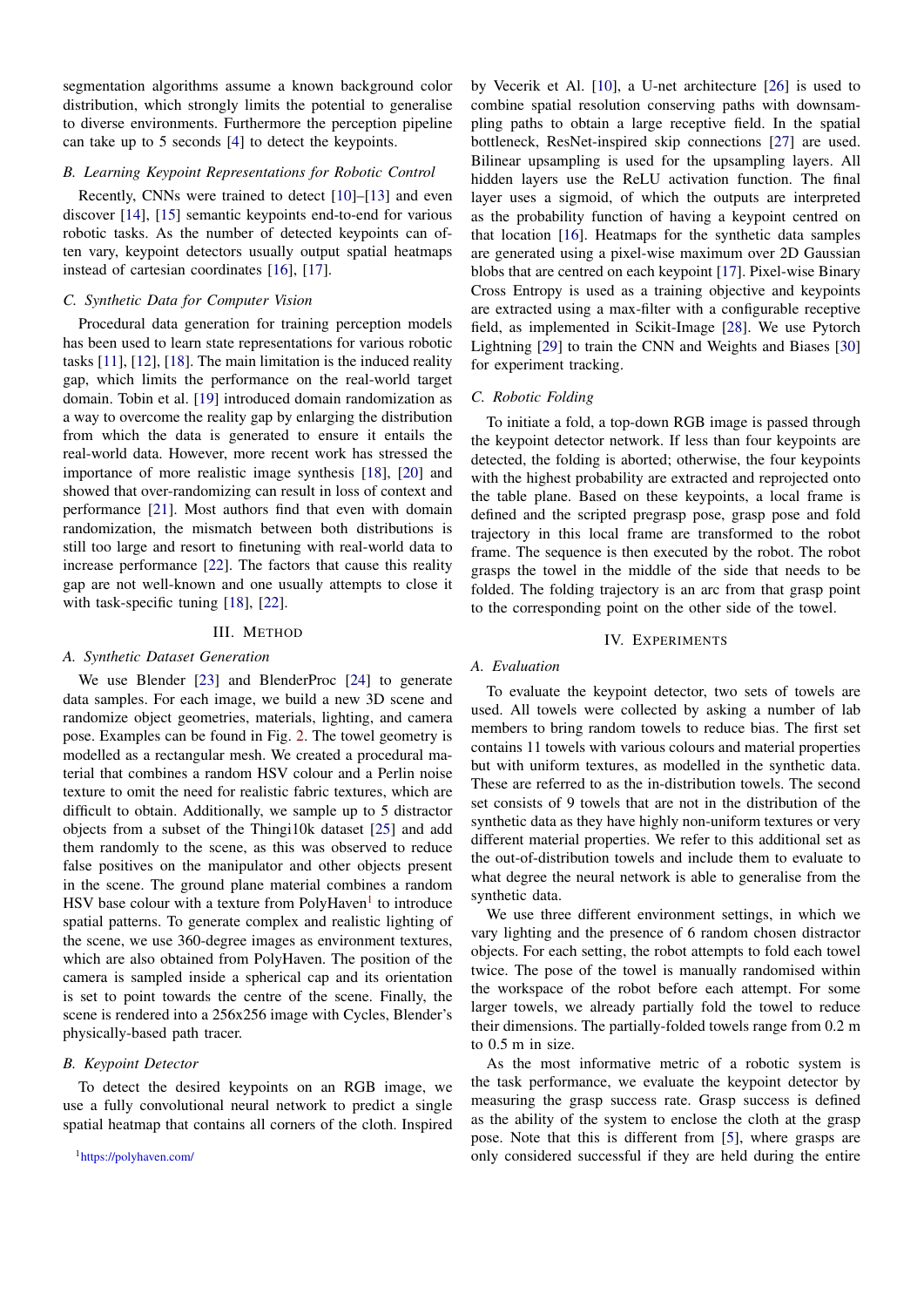<span id="page-2-1"></span>

Fig. 3: a) Examples of trials for which the keypoint detection failed, resulting in a failed grasp and fold. b) Examples of trials for which the fold failed after a successful grasp. Each image pair shows the initial state with the detected keypoints (yellow dots) and the final state after attempting to grasp and fold.

manipulation. Fold success is defined, as suggested in [\[5\]](#page-3-3), as the approximate coincidence of the opposing corners after manipulation.

#### *B. Keypoint Detector*

Using the procedure described in Section [III-A,](#page-1-1) a dataset of 30,000 images is generated, of which samples can be found in Fig. [2.](#page-0-0) The dataset is generated on a Dell XPS 9570 laptop with a low-range Nvidia GTX 1050Ti mobile GPU. Generating a single sample takes 1.8 s on average, of which 0.6 s is spent on building the scene and 1.2 s on rendering.

We then train our keypoint detector to predict all visible corner keypoints using sensible hyperparameters based on previous experience. We train for 15 epochs, which takes 55 minutes on an Nvidia V100 GPU and results in an average precision (with 2 pixel threshold) of 80% on a synthetic validation set. We refer to the accompanying Github page for details about the network architecture and other training parameters.

## *C. Robotic Setup*

We use a UR3e robot and Robotiq 2F-85 gripper. We 3Dprinted fingertips with a width of 0.08 m using flexfill TPU 98A filament to ensure compliance of the fingers while sliding underneath the cloth for grasping. The camera is a ZED2i that is mounted 1 m above the table and of which the extrinsics have been determined upfront. The images are cropped to the relevant area and then rescaled to the CNN's input size of 256x256 pixels.

#### *D. Results*

The performance of the system is reported in Table [I.](#page-2-0) The total grasp success rate for the towels that are similar to those modelled in the synthetic data is about 77%. From the success rates, it is also clear that the presence of distractor items or changes in lighting conditions, both of which are important real-world domain shifts, do not influence the performance of the keypoint detector. This shows that the randomizations in the synthetic data generation were effective in this regard.

The fold success rate is about 53%. Examples of successful folds (and hence grasps) for various settings can be seen in Fig. [2.](#page-0-0) The fold success rate is lower than the grasp success rate due to the limitations of scripted trajectories and single-arm manipulation: About 80% of all fold failures are

<span id="page-2-0"></span>

| Setting            | In-distribution Towels |             | Out-of-distribution Towels |             |
|--------------------|------------------------|-------------|----------------------------|-------------|
|                    | Grasp                  | Fold        | Grasp                      | Fold        |
| Natural Light      | 17/22                  | 14/22       | 9/18                       | 8/18        |
| LED Light          | 16/22                  | 10/22       | 8/18                       | 8/18        |
| <b>Distractors</b> | 18/22                  | 11/22       | 9/18                       | 4/18        |
| Total              | 51/66 (77%)            | 35/66 (53%) | 26/54 (48%)                | 20/54 (37%) |

TABLE I: Performance of the system for real-world robotic folding of towels using zero-shot transfer for the keypoint detector.

caused by corner misalignment as the corners bend during the execution of the fold motion ( see bottom row of Fig. [3b\)](#page-2-1). This could be resolved with bimanual manipulation or by enlarging the fingertips to better perform a line fold [\[3\]](#page-3-5). For towels that are already partially folded, the thickness and material properties can change, which makes the open-loop trajectory no longer suited to fold them (see top row example in Fig. [3b\)](#page-2-1), explaining the remaining fold failures.

Most grasp failures are due to inaccurate or incomplete keypoint detection by the transferred neural network, examples of which can be seen in Fig. [3a.](#page-2-1) These failures indicate there is still a reality gap that was not covered by the variations introduced in our synthetic dataset, requiring additional tuning to better match the target distribution. For the towels that contained non-uniform textures and were hence not explicitly modelled, the grasp success rate deteriorates to 48% (see Table [I\)](#page-2-0). The remaining grasp failures are due to some towels being very light, causing the fingers to push the cloth away instead of reaching underneath and grasping it due to a lack of friction.

Finally, as recommended in [\[5\]](#page-3-3), we report the execution time of our robot system: A forward pass of the neural network is, even on CPU, negligibly fast  $(\ll 1 \text{ s})$  compared to the time it takes to execute the grasp and fold, which is about 20 s.

#### V. CONCLUSION AND FUTURE WORK

In this paper, we used synthetic data to train a neural network to detect keypoints as a low-dimensional state representation for cloth folding. We transferred the detector without any finetuning (zero-shot) and measured its performance by using the keypoints for folding towels on a robot setup. The results indicate that using procedural data generation is a viable approach to training keypoint detectors for cloth manipulation. However, more extensive tuning is required to completely overcome the reality gap. In future work, we plan to further explore what factors matter to close this gap. This will enable increased performance and provide more principled guidelines for procedural data generation in general.

Additionally, the gap between the grasp and fold success rates indicates that not only the perception but also the manipulation of cloth remains a challenging task. In future work, we therefore aim to close the control loop to take the cloth properties into account and make the control more robust.

#### ACKNOWLEDGMENT

The authors wish to thank the members of the *Keypoints Gang*, in particular Rembert Daems and Peter De Roovere, for sharing many insights into Computer Vision and academic research in general. This research is supported by the Research Foundation Flanders (FWO) under Grant numbers 1S56022N (TL) and 1SD4421N (VDG).